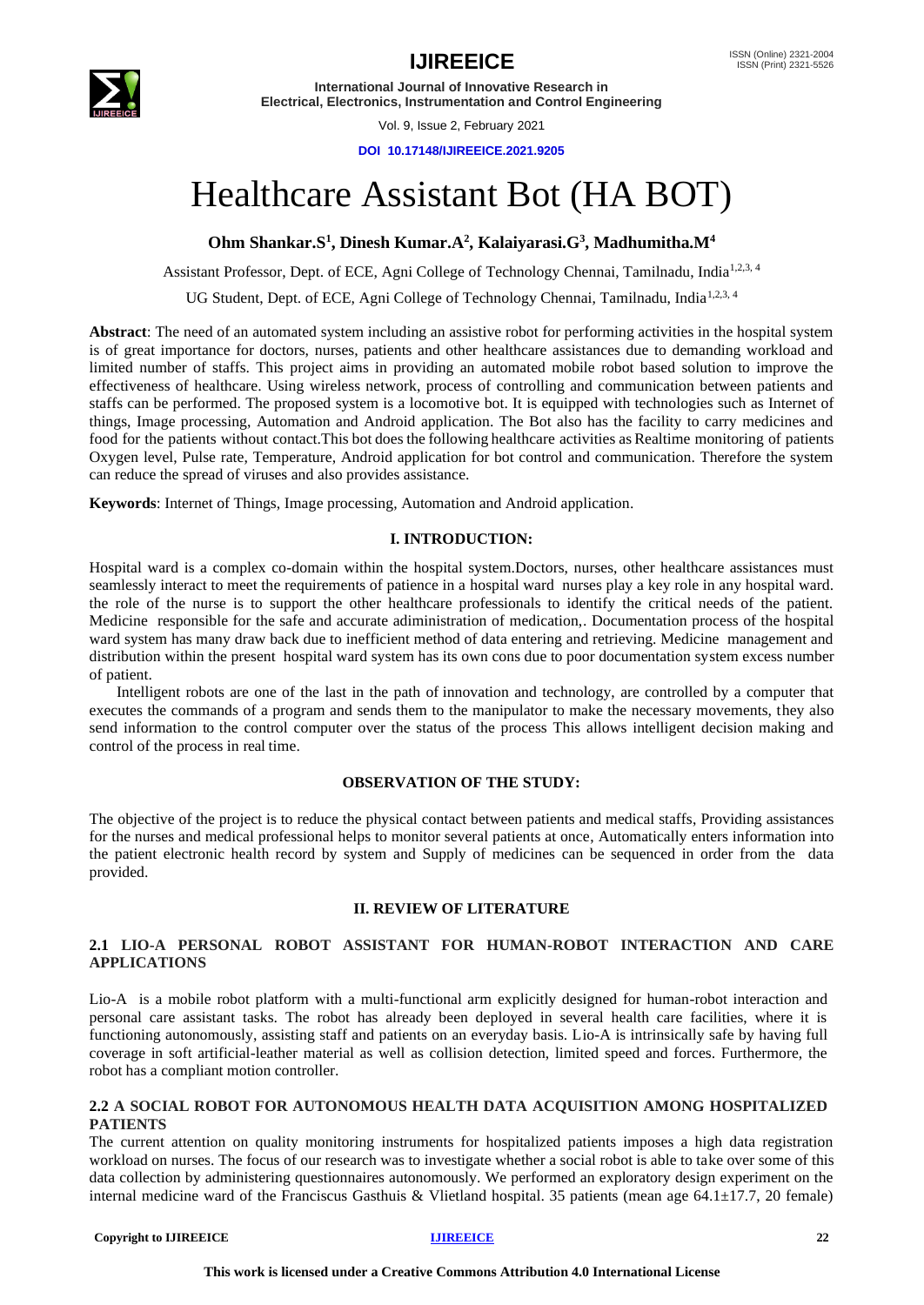

# **IJIREEICE ISSN** (Online) 2321-2004

**International Journal of Innovative Research in Electrical, Electronics, Instrumentation and Control Engineering**

Vol. 9, Issue 2, February 2021

#### **DOI 10.17148/IJIREEICE.2021.9205**

participated in the study. We used the social robot Pepper to conduct five questionnaires on medical history, defecation, pain, memory and sleep. Patients and nurses found the robot reasonably acceptable in this role. Further research is needed to address concerns and optimize the nurse robot task division.

#### **III. PROBLEM STATEMENT AND PRELIMINERIES**

There may be various technologies in healthcare but need of bots is increasing to overcome this difficulty we developed a system with high accuracy and realtime monitoring of patients vital signs for effective healthcare which also decreases the direct physical contact.Thus the spread of diseases will be greatly reduced.

#### **3.1 Block Diagram of the Proposed System:**



Fig 3.1 Block Diagram of Proposed system

#### **3.2 Flow Diagram of the Proposed system:**



Fig 3.2 Flow Diagram of Proposed System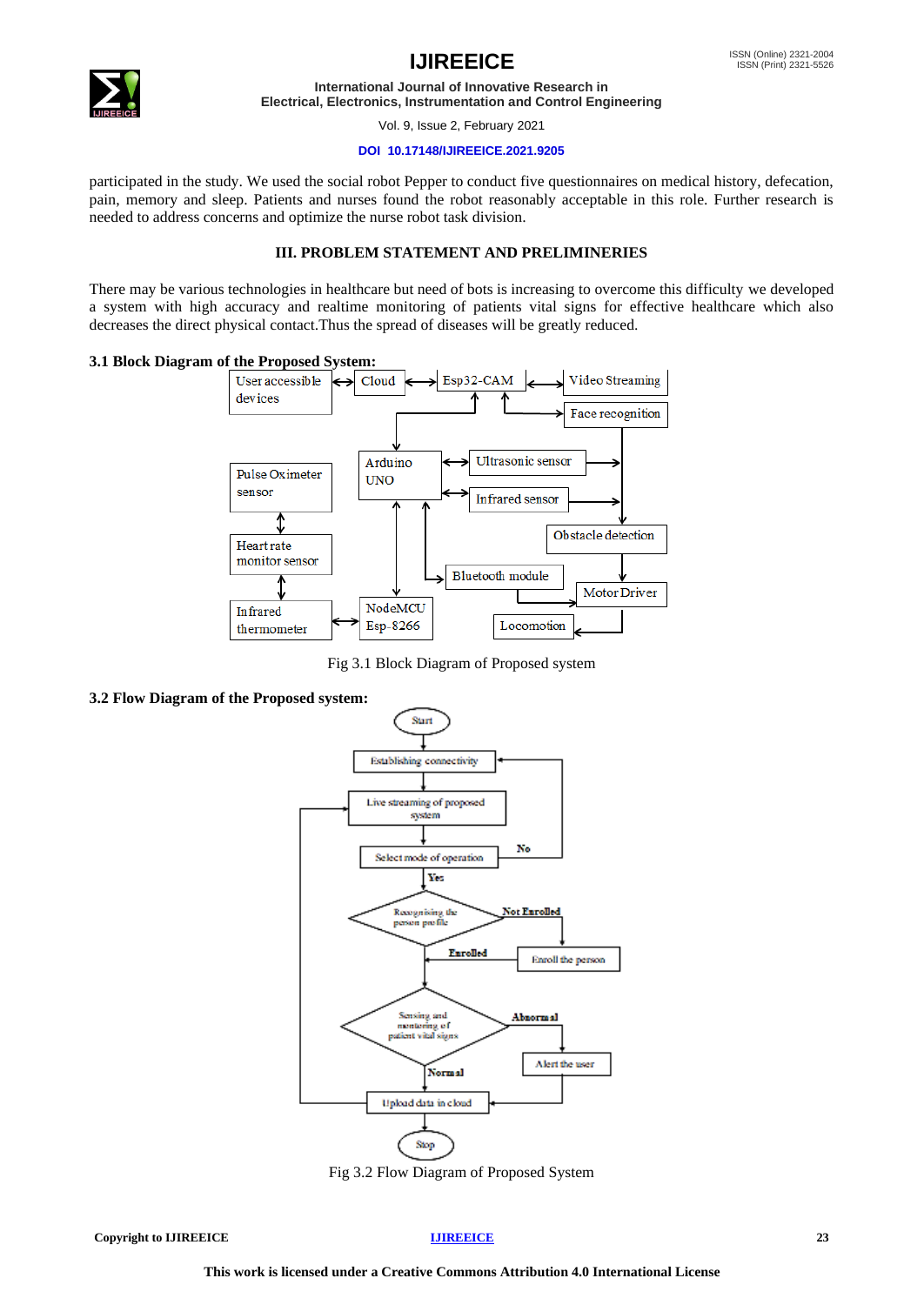## **IJIREEICE ISSN** (Online) 2321-2004



**International Journal of Innovative Research in Electrical, Electronics, Instrumentation and Control Engineering**

Vol. 9, Issue 2, February 2021

#### **DOI 10.17148/IJIREEICE.2021.9205**

The flow diagram represents the proposed system working, it begins with establishing communication and viewing the live streaming from the bot and after choosing the mode of operation the contactless sensing and monitoring of the vitals sign from the patient is recorded and the recorded data is feed in the cloud storage and the data can be viewed anytime.The process is continuously made for effective working of the system.

### **IV. RESULT OF THE STUDY:**

The result of the system ot the proposed system and the design is shown below.



Fig 4.1 HA Bot design



Fig 4.2 Monitoring of Vital signs

| PATIENT DETAILS<br>$+2$<br>$\sim$<br>$\sim$ |                           |                      |                    |            |                     |               |  |            |
|---------------------------------------------|---------------------------|----------------------|--------------------|------------|---------------------|---------------|--|------------|
|                                             | A                         | $\ddot{\phantom{a}}$ | c                  | Þ          | t.                  | t.            |  | $\epsilon$ |
| $\mathbf{1}$                                | Timestamp                 | NAME/ID              | <b>TEMPERATURE</b> | <b>BPM</b> | <b>OXYGEN LEVEL</b> | <b>STATUS</b> |  |            |
| $\overline{\mathbf{c}}$                     | 11/12/2020 3:23:56 dinesh |                      | 75                 | 80         |                     | 90 normal     |  |            |
| $\mathbf{1}$                                | 11/12/2020 3:24:25 dinesh |                      | 75                 | 80         |                     | 90 normal     |  |            |
| $\ddot{\phantom{a}}$                        | 11/22/2020 12:51:32 log   |                      | 65                 | 50         |                     | 89 abnormal   |  |            |
| ,                                           | 11/22/2020 12:51:44 log   |                      | 65                 | 50         |                     | 89 abnormal   |  |            |
| $\ddot{\phantom{1}}$                        | 2/27/2021 6:47:14 hi      |                      | 56                 | 98         |                     | 100 abnormal  |  |            |
| $\overline{\phantom{a}}$                    | 2/27/2021 6:47:22 hi      |                      | 56                 | 98         |                     | 100 abnormal  |  |            |
|                                             | 3/6/2021 3:44:20 check    |                      | 50                 | 50         |                     | 50 abnormal   |  |            |
| ,                                           | 3/8/2021 9:01:08 A1       |                      | 34                 | 75         |                     | 95 Normal     |  |            |
| 10                                          | 3/8/2021 9:01:49 A1       |                      | 34                 | 75         |                     | 95 Normal     |  |            |
| 11                                          |                           |                      |                    |            |                     |               |  |            |
| 12                                          |                           |                      |                    |            |                     |               |  |            |
| 13                                          |                           |                      |                    |            |                     |               |  |            |
| 14                                          |                           |                      |                    |            |                     |               |  |            |

Fig 4.3 Updating details of patients